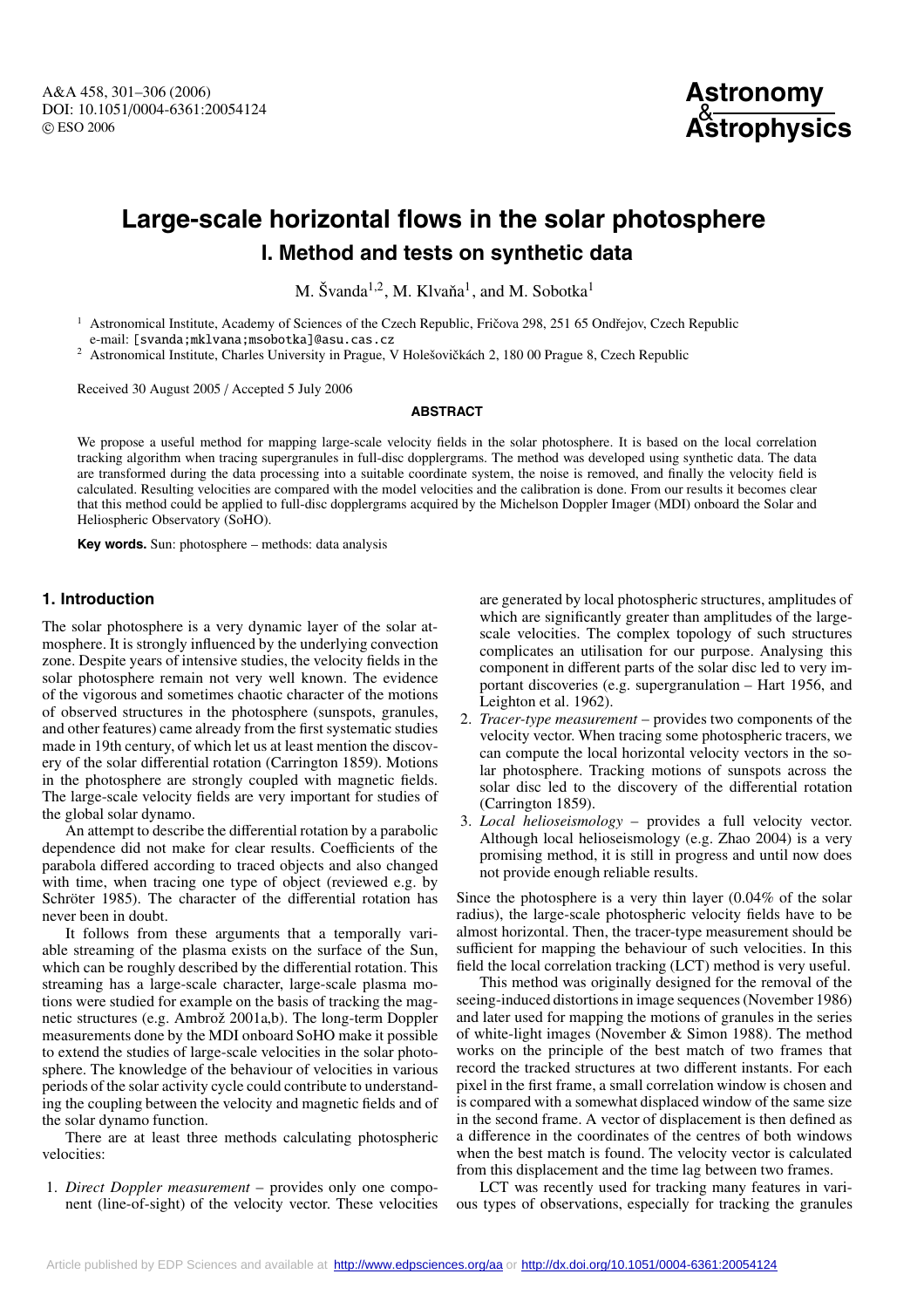in high-resolution white-light images (e.g. Sobotka et al. 1999, 2000).

The method needs a tracer – a significant structure recorded in both frames, the lifetime of which is much longer than the time lag between the correlated frames. We decided to use the supergranulation pattern in the full-disc dopplergrams, acquired by the MDI onboard SoHO. We assume that supergranules are carried as objects by the large-scale velocity field. This velocity field is probably located beneath the photosphere, so that the resulting velocities will describe the dynamics in both the photospheric and subphotospheric layer. The existence of the supergranulation on almost the whole solar disc (in contrast to magnetic structures) and its large temporal stability make the supergranulation an excellent tracer.

The resulting velocities cover the whole solar disc. Hence the velocity field also describes a motion of the supergranulation in the areas occupied by active regions or by magnetic field concentrations. This fact allows the results to be used to study the mutual motions of substructures like sunspots, magnetic field in active regions, background fields, and the quiet photosphere.

Supergranules are structures with a strong convection coupling. The mean size of the supergranular cell is approx. 30 Mm (e.g. Wang & Zirin 1989), with the size and shape dependent on the phase of the solar cycle (e.g. Sýkora 1970). Supergranules are quite stable with a mean lifetime of approx. 20 h (e.g. Leighton 1964). Information about the distribution function of the lifetime was published by DeRosa et al. (2000). The internal velocity field in the supergranular cell is predominantly horizontal (e.g. Hathaway et al. 2002) with the amplitude approx. 300 m s<sup>-1</sup>. Due to the horizontality of the internal velocity field, the supergranules can be observed in dopplergrams on the whole solar disc except for its centre.

We do not propose the method capable of measuring velocities of order 1 m s−1, but we do expect that the large-scale velocities will have magnitudes at least one order greater. We also have to take the largest-scale velocities into account like the differential rotation or meridional circulation, which have velocities of at least 10 m s−1. If for example we take differential rotation described by the formula  $\omega$ [deg/day] = 13.064 – 1.69 sin<sup>2</sup> *b* –  $2.35 \sin^4 b$  (Snodgrass 1984), we have to expect a velocity approx. 190 m s<sup>-1</sup> in  $b = 60°$  in the Carrington's coordinate system. The main goal of our study (and the proposed method of mapping the velocities should be proxy for this purpose) is to separate the superposed velocity field into the components and to investigate their physics.

This paper is the first one of a series about the large-scale photospheric velocity fields. In the following papers we shall apply the method here suggested to observed data and describe the properties of the large-scale velocity fields in different periods of the solar activity cycle.

# **2. Synthetic data**

A recent experience with applying this method to observed data (e.g. Švanda et al. 2005) has shown that for the proper setting of the parameters and for the tuning of the method, synthetic (model) data with known properties are needed. The synthetic data for the analysis come from a simple simulation (SISOID code = *SI*mulated *S*upergranulation as *O*bserved *I*n *D*opplergrams) with the help of which we can reproduce the supergranulation pattern in full-disc dopplergrams.

The SISOID code is not based on physical principles taking place in the origin and evolution of supergranulation, but instead on a reproduction of known parameters that describe the supergranulation. Individual synthetic supergranules are characterised as centrally symmetric features described by their position, lifetime (randomly selected according to the measured distribution function of the supergranular lifetime – DeRosa et al. 2000), maximal diameter (randomly according to its distribution function – Wang & Zirin 1989) and characteristic values of their internal horizontal and vertical velocity components (randomly according to their distribution function – Hathaway et al. 2002).

The most important simplification in the SISOID code is that individual supergranules do not influence each other, but simply overlap. The final line-of-sight velocity at a certain point is given by the sum of line-of-sight velocities of individual synthetic supergranules at the same position.

New supergranules can arise inside the triangle of neighbouring supergranules (identification of such triangles is done by the Delaunay triangulation algorithmed by Barry 1991) only when the triangle is not fully covered by other supergranules and when anyone of the supergranules located at the vertices of the triangle is not too young, so that in the future it could fully cover the triangle. The position of the origin of the new supergranule is the centroid of the triangle; each vertex is weighted by the size of its supergranule.

The SISOID simulation is done in the pseudocylindrical Sanson-Flamsteed coordinate grid (Calabretta & Greisen 2002); the transformation from the heliographic coordinates is given by the formula:

$$
x = \vartheta \cos \varphi, \ y = \varphi,\tag{1}
$$

where *x* and *y* are coordinates in the Sanson-Flamsteed coordinate system, and  $\vartheta$  and  $\varphi$  are heliographic coordinates originating at the centre of the disc. At each step an appropriate part of the simulated supergranular field is transformed into heliographic coordinates. The output of the program is a synthetic dopplergram of the solar hemisphere in the orthographical projection to the disc. We assume in our simulation that the Sun lies in an infinite distance from the observer and that the *P* (position angle of solar rotation axis) and  $b<sub>0</sub>$  (heliograhic latitude of centre of solar disc) angles are known.

Each step in calculation includes the evaluation of the parameters of individual supergranules, then small old supergranules under the threshold (2 Mm in size) are removed from the simulation and all the triangles are checked, whether a new supergranule can arise inside them. This step in the SISOID code corresponds to 5 min in real solar time. The computation is always started from the regular grid. Properties of "supergranules" are chosen randomly according to their real distribution functions. The first 1000 steps are "dummy", i.e., no vector velocity field is included and no synthetic dopplergram is calculated. This starting interval is taken for the stabilisation of the supergranular pattern. In the next steps, the model vector velocity field has already been introduced. This field influences only the positions of individual cells. The dopplergram is calculated every third step. For one day in real solar time, 96 dopplergrams are calculated.

The model velocity field with Carrington's rotation added is applied according to the assumption of the velocity analysis that the supergranules are carried by a velocity field on a larger scale. In the simulation only the position of individual supergranules is influenced and no other phenomena are taken into account. These synthetic dopplergrams are visually similar to the real observed dopplergrams (see Fig. 1).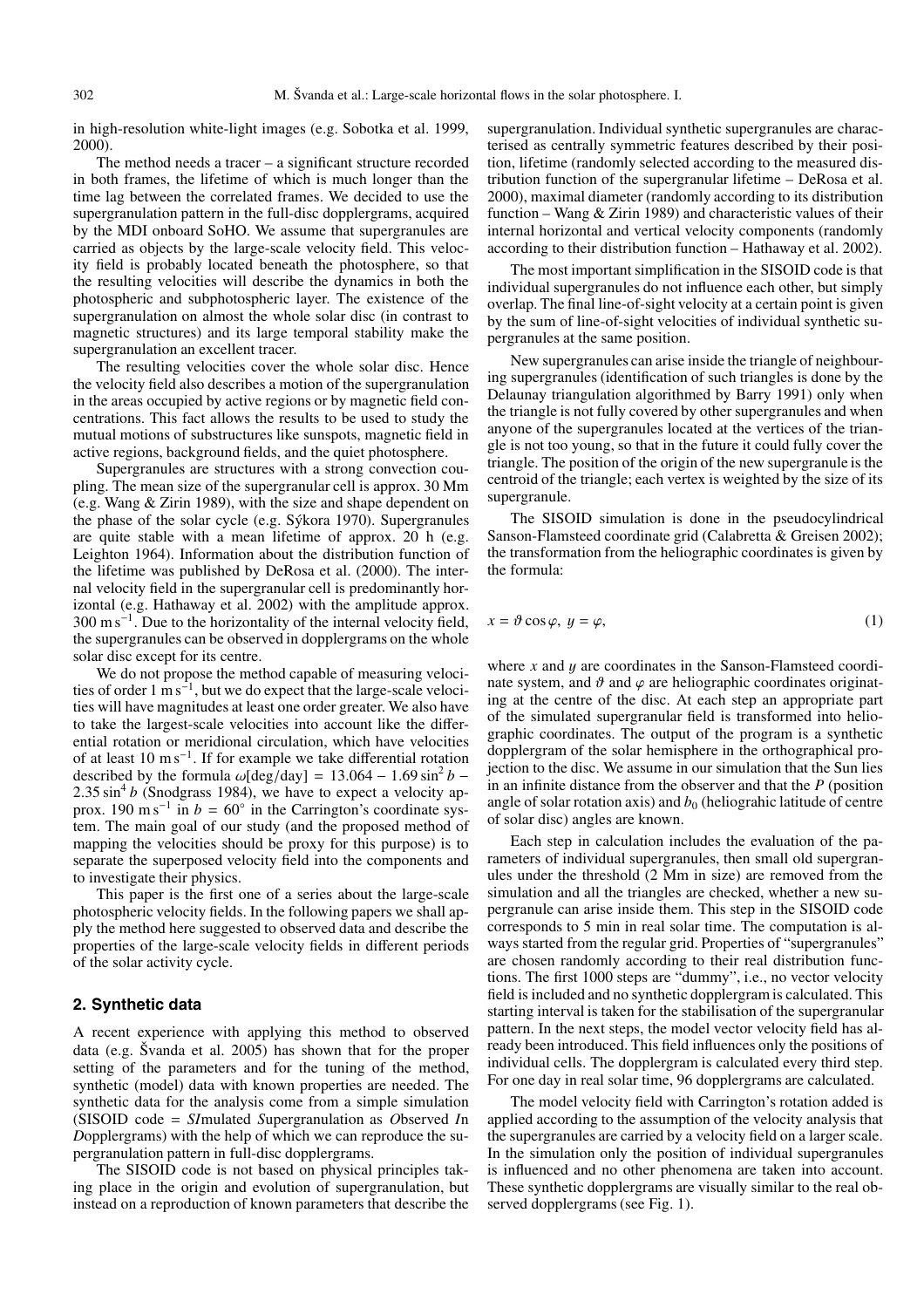

**Fig. 1.** Comparison of the real dopplergram (*left*, observed by MDI/SoHO) and the simulated one (*right*). Both images are visually very similar. The black colour means line-of-sight velocity  $-700 \text{ m s}^{-1}$  (towards an observer) while white represents +700 m s<sup>-1</sup>.

#### **3. Method of data processing**

The MDI onboard SoHO acquired the full-disc dopplergrams at a high cadence in certain periods of its operation – one observation per minute. These campaigns were originally designed for studying the high-frequency oscillations. The primary data contain lots of disturbing effects that have to be removed before ongoing processing: the rotation line-of-sight profile, *p*-modes of solar oscillations. We detected some instrumental effects connected to the data-tranfer errors. It is also known that the calibration of the MDI dopplergrams is not optimal (e.g. Hathaway et al. 2002) and has to be corrected to avoid systematic errors. While examining long-term series of MDI dopplergrams, we have met systematic errors connected to the retuning of the interferometer. We should also take those geometrical effects into account (finite observing distance of the Sun, etc.) causing bias in velocity determination. According to Strous (2000) for example, the bias coming out of a perspective is about  $2 \text{ m s}^{-1}$ , and it depends on the position on the disc. It has been proven (e.g. Liu & Norton 2001) that MDI provides reliable velocity measurements when the magnetic field is lower than 2000 Gauss. The velocity observation by MDI will induce up to 100% error if the magnetic field is higher than 3000 Gauss due to the magnetic sensitivity of the used Ni I line and the limitations of computational algorithm, which cause crosstalks between measured MDI dopplergrams and magnetograms. The removal of these effects will be described in detail in the next paper, while the synthetic data used in this study do not suffer from these phenomena.

As input to the data processing we take a one-day observation that contains 96 full-disc dopplergrams in 15-min sampling. Structures in these dopplergrams are shifted with respect to each other by the rotation of the Sun and by the velocity field under study.

First, the shift caused by the rotation has to be removed. For this reason, the whole data series (96 frames) is "derotated" using Carrington's rotation rate, so that the heliographic longitude of the central meridian is equal in all frames and also equals the heliographic longitude of the central meridian of the central frame of the series. This data-processing step causes the central disc area ("blind spot" caused by prevailing horizontal velocity component in supergranules) in the derotated series to move with the Carrington's rate. During the "derotation" the seasonal tilt of the rotation axis towards the observer (given by  $b_0$  – heliographic latitude of the centre of the disc) is also removed, so that  $b_0 = 0$  in all frames.

Then the data series is transformed to the Sanson-Flamsteed coordinate system to remove the geometrical distortions caused by the projection of the sphere to the disc. Parallels in the Sanson-Flamsteed pseudocylindrical coordinate system are equispaced and projected at their true length, which makes it an equal area projection. Formulae of the transformation from heliographic coordinates are given by Eq. (1).

The noise coming from the evolutionary changes in the shape of individual supergranules and the motion of the "blind spot" in the data series with the Carrington's rotational rate are suppressed by the  $k-\omega$  filter in the Fourier domain (Title et al. 1989; Hirzberger et al. 1997). The cut-off velocity is set to 1500  $\text{m s}^{-1}$ and has been chosen on the basis of empirical experience.

The existence of the differential rotation complicates the tracking of the large-scale velocity field, because the amplitudes and directions of velocities of the processed velocity field have a significant dispersion. We have found that, when the scatter of magnitudes is too large, velocities of several hundred  $\text{m s}^{-1}$ cannot be measured precisely by the LCT algorithm where the displacement limit for correlation was set to detect velocities of several tens of m s<sup>-1</sup>. Therefore the final velocities are computed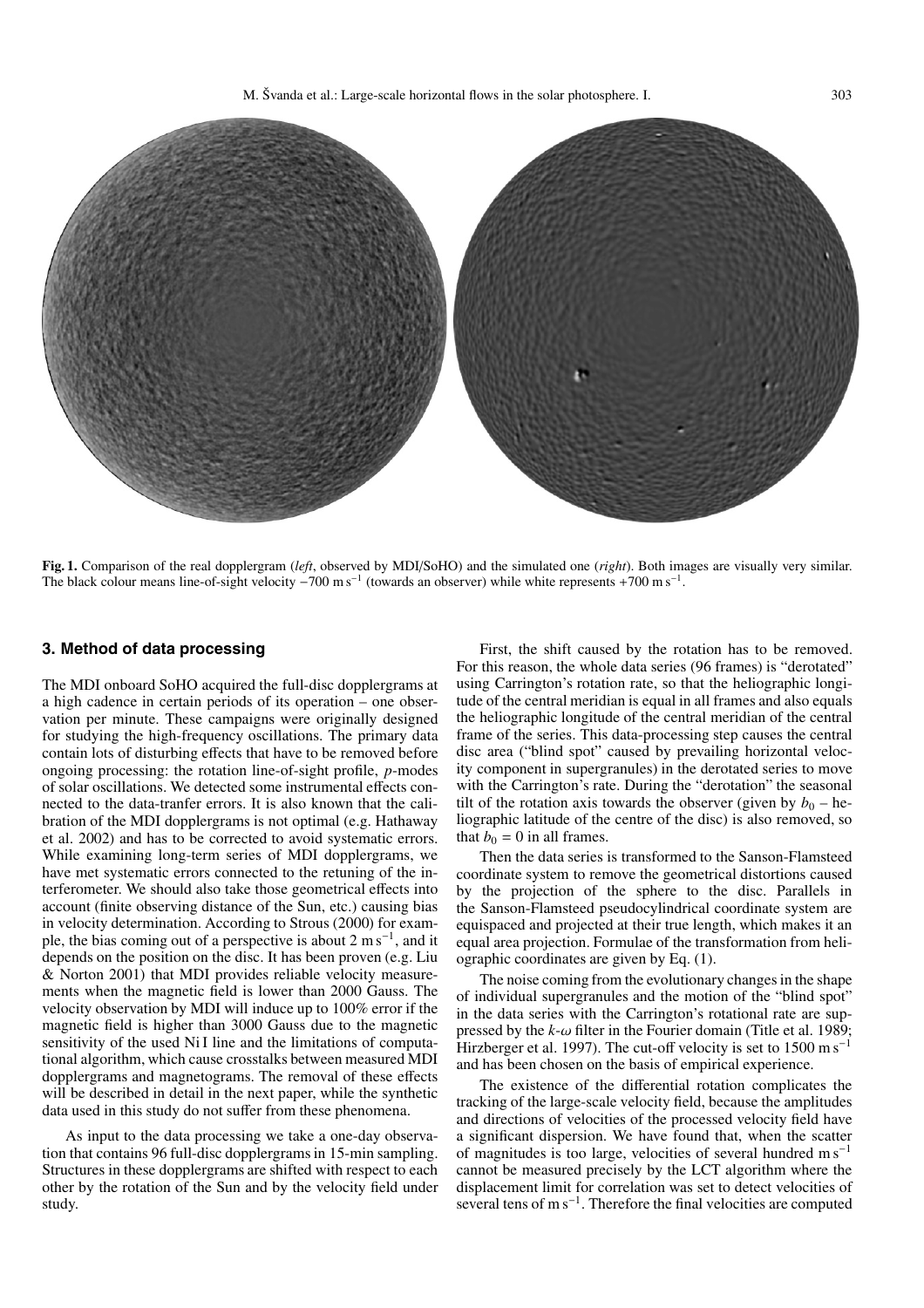304 M. Švanda et al.: Large-scale horizontal flows in the solar photosphere. I.



**Fig. 2.** *Left* – model vector velocity field. *Right* – a velocity field that was computed by applying the LCT method to the synthetic supergranulation pattern with the imposed model field. The arrow lengths, representing the velocity magnitudes, have the same scale. The images are visually very similar, however the magnitudes of calculated velocities are underestimated.

in two steps. The first step provides a rough information about the average zonal flows using the differential rotation curve

$$
\omega = A + B \sin^2 b + C \sin^4 b \,,\tag{2}
$$

and calculating its coefficients.

In the second step this average zonal flow is removed from the data series, so that during the "derotation" of the whole series the differential rotation inferred in the first step and expressed by (2) is used instead of the Carrington rotation. The scatter of the magnitudes of the motions of supergranules in the data transformed this way is much smaller, and a more sensitive and precise tracking procedure can be used.

The LCT method is used in both steps. In the first step, the checked range of velocity magnitudes is set to 200 m s<sup>-1</sup>, but the accuracy of the calculated velocities is roughly 40 m s<sup>-1</sup>. In the second step the range is only 100 m s<sup>−1</sup> with much better accuracy. The lag between correlated frames equals in both cases 16 frame intervals (i.e. 4 h in solar time), and the correlation window with *FWHM* 30 pixels equals 60" on the solar disc in the linear scale. In one observational day, 80 pairs of velocity maps are calculated and averaged.

For the calculation we use the adapted program flowmaker.pro originally written in IDL by Molowny-Horas & Yi (1994). The algorithm has a limitation in the range of displacements that are checked for each pixel. The quality of correspondence (in our case the sum of absolute differences of both correlation windows) is computed in nine discrete points, then the biquadratic surface is fitted through these nine points, and an extremum position (Darvann 1991) is calculated. The final displacement vector is equivalent to the position of the extremum.

# **4. Results**

In our tests we have used lots of variations of simple axisymmetric model flows (with a wide range of values of parameters describing the differential rotation and meridional circulation) with good success in reproducing the models. When comparing the resulting vectors of motions with the model ones, we found a systematic offset in the zonal component equal to  $v_{\text{offset, zonal}} =$ −15 m s−1. This constant offset appeared in all the tested model velocity fields and comes from the numerical errors during the "derotation" of the whole time series. For the final testing, we used one of the velocity fields obtained in our previous work (Švanda et al. 2005). This field approximates the velocity distribution that we may expect to observe on the Sun. The model flows have structures with a typical size of  $60''$ , since they were obtained with the correlation window of this size.

The calculated velocities (with  $v_{\text{offset, zonal}}$  = −15 m s<sup>-1</sup> corrected) were compared with the model velocities (Fig. 2). Already from the visual impression it becomes clear that most of vectors are reproduced very well in the direction, but the magnitudes of the vectors are not reproduced so well. Moreover, it seems that the magnitudes of vectors are underestimated. This observation is confirmed when plotting the magnitudes of the model vectors versus the magnitudes of the calculated vectors (Fig. 3). The scatter plot contains more than 1 million points, and most of the points concentrate along a strong linear dependence, which is clearly visible. This dependence can be fitted by a straight line that can be used to derive the calibration curve of the magnitude of calculated velocity vectors. The calibration curve is given by the formula

$$
v_{\rm cor} = 1.13 v_{\rm calc},\tag{3}
$$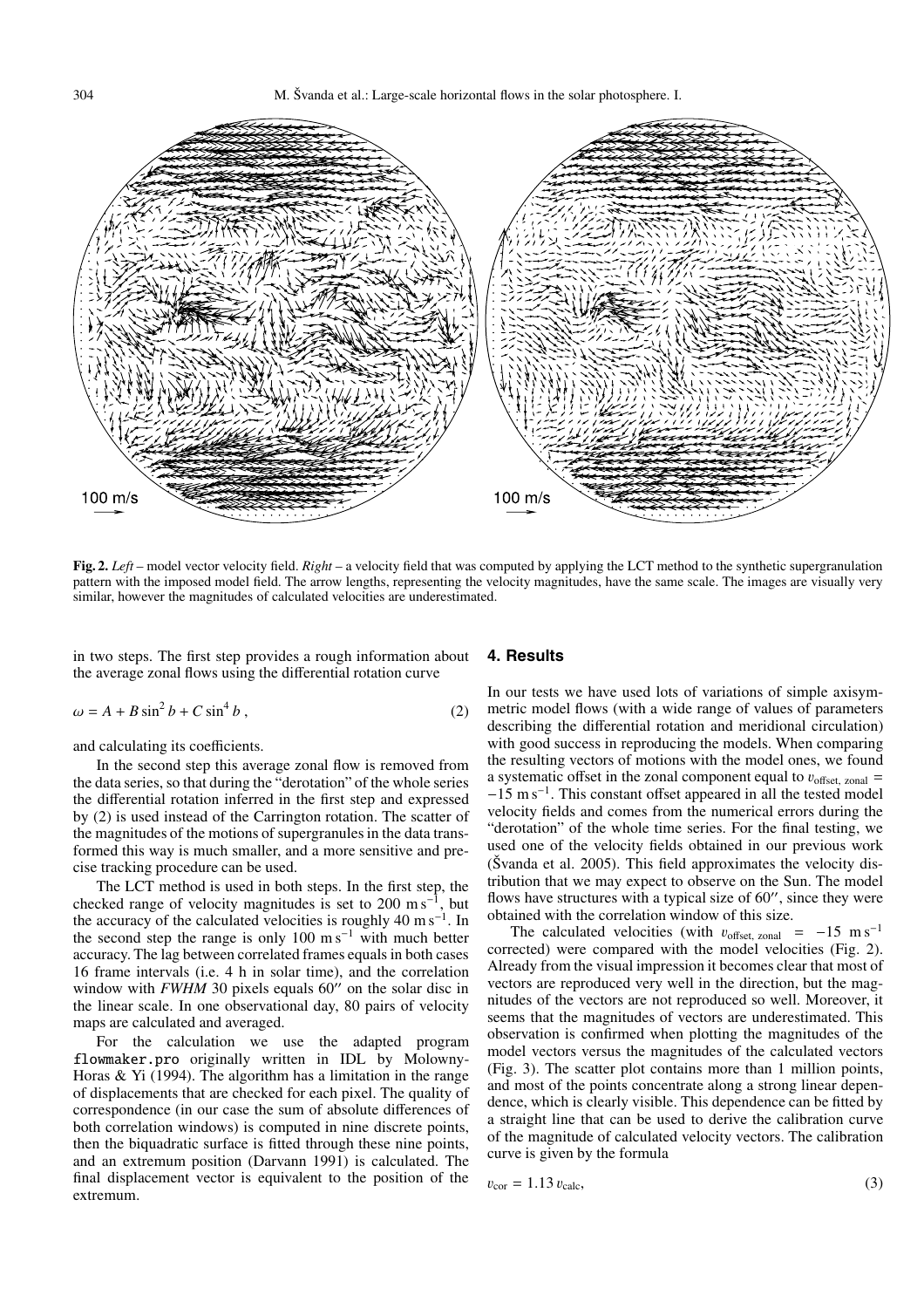

**200** 

of calculated velocities are slightly underestimated by LCT, but the linear behaviour is clearly visible. A line representing the 1:1 ratio is displayed. The calibration affects only the magnitudes of the flows, while the directions do not need any correction.

where  $v_{\text{calc}}$  is the magnitude of velocities coming from the LCT, and  $v_{\rm cor}$  the corrected magnitude. The directions of the vectors before and after the correction are the same. The uncertainty of the fit can be described by 1- $\sigma$ -error 15 m s<sup>-1</sup> for the velocity magnitudes under  $100 \text{ m s}^{-1}$  and  $25 \text{ m s}^{-1}$  for velocity magnitudes greater than 100 m s<sup>-1</sup>. The uncertainties of approx.  $15 \text{ m s}^{-1}$  have their main origin in the evolution of supergranules. We studied the dependence of the error of velocity determination on the time lag used when no model velocity field was introduced. We found that this dependence is slowly increasing with the time lag (Fig. 4) due to the evolution of individual supergranules. Evolution of supergranules is only one part of story, but it gives the lower limit of accuracy that can be obtained by this method. We also ran a test of the LCT sensitivity on the evolution of supergranules when a known underlying velocity field is introduced and came to similar results.

We tested the sensitivity of the method to the choice of values of *FWHM* of the correlation window and of the lag between correlated frames in the LCT method. We found that our method is practically insensitive to the choice of the time lag between correlated frames when the lag is in the interval of 10–24 (2.5–6 h). The larger the lag we choose, the lower the velocities we are able to detect. On the other hand, we have to take into account that a larger lag between correlated frames causes more noise in calculated results coming from evolutionary changes of supergranules and probably also from evolutionary changes in the velocity field under study. According to our tests, for a time lag greater than 30 (7.5 h), the numerical noise raises very fast. The lag 16 (4 h) seems to be a good tradeoff between sensitivity and noise.

The choice of different *FWHM*s of the correlation window changes the spatial resolution according to *FWHM*. The general character of the vector field is preserved within the limits of resolution (cf. Fig. 5). Larger *FWHM* causes a smoothing of results and an underestimation of vector magnitudes (cf. Fig. 6). We found the used parameters (*FWHM* 60", lag 4 h) to be the best compromise, however these values can be changed during the work on real data.



**Fig. 4.** Dependence of the 1-σ-error of the calculated velocity on the time lag when no model velocity field was introduced and only the evolution of supergranules have been taken into account. The dashed line represents lag 16 (4 h) that is usually used in our method.

#### **5. Conclusions**

We have developed a method for mapping the velocity fields in the solar photosphere based on the local correlation tracking (LCT) algorithm. The method consists in two main steps. In the first main step the mean zonal velocities are calculated and, on the basis of expansion to the Fay's formula (2), the differential rotation is removed. In the second main step, the LCT algorithm with an enhanced sensitivity is applied. Finally, the differential rotation (obtained in the first step) is added to the vector velocity field obtained in the second main step. Both main steps can be divided into a few substeps, which are mostly common.

- 1. "Derotation" of the data series using the Carrington's rotation rate in the first step and using the calculated differential rotation in the second step.
- 2. Transformation of the data series into the Sanson-Flamsteed coordinate system to remove the geometrical distortion caused by the projection to the disc.
- The  $k-\omega$  filtering (with the cut-off velocity 1500 m s<sup>-1</sup>) for suppression of the noise coming from the evolutionary changes of supergranules, of the numerical noise, and for the partial removal of the "blind spot" (an effect at the centre of the disc).
- 4. Application of the LCT: the lag between correlated frames is 4 h, the correlation window with  $FWHM$  60", the measure of correlation is the sum of absolute differences and the nine-point method for calculation of the subpixel value of displacement is used. The calculated velocity field is averaged over the period of one day.

Finally, the magnitude of the calculated vector field is corrected using formula (3) obtained from the tests on the synthetic data.

According to our test, the method provides a very reliable tool for mapping the velocity fields with the spatial resolution of  $60''$  (43.5 Mm) on the solar disc and with the accuracy of  $15 \text{ m s}^{-1}$  for velocity magnitudes under 100 m s<sup>-1</sup> and 25 m s<sup>-1</sup> for velocity magnitudes greater than 100 m s<sup>-1</sup>. The method is ready to use on the real full-disc dopplergrams acquired by the MDI onboard SoHO. Our method shows that the usability of the LCT method is wider than originally expected.